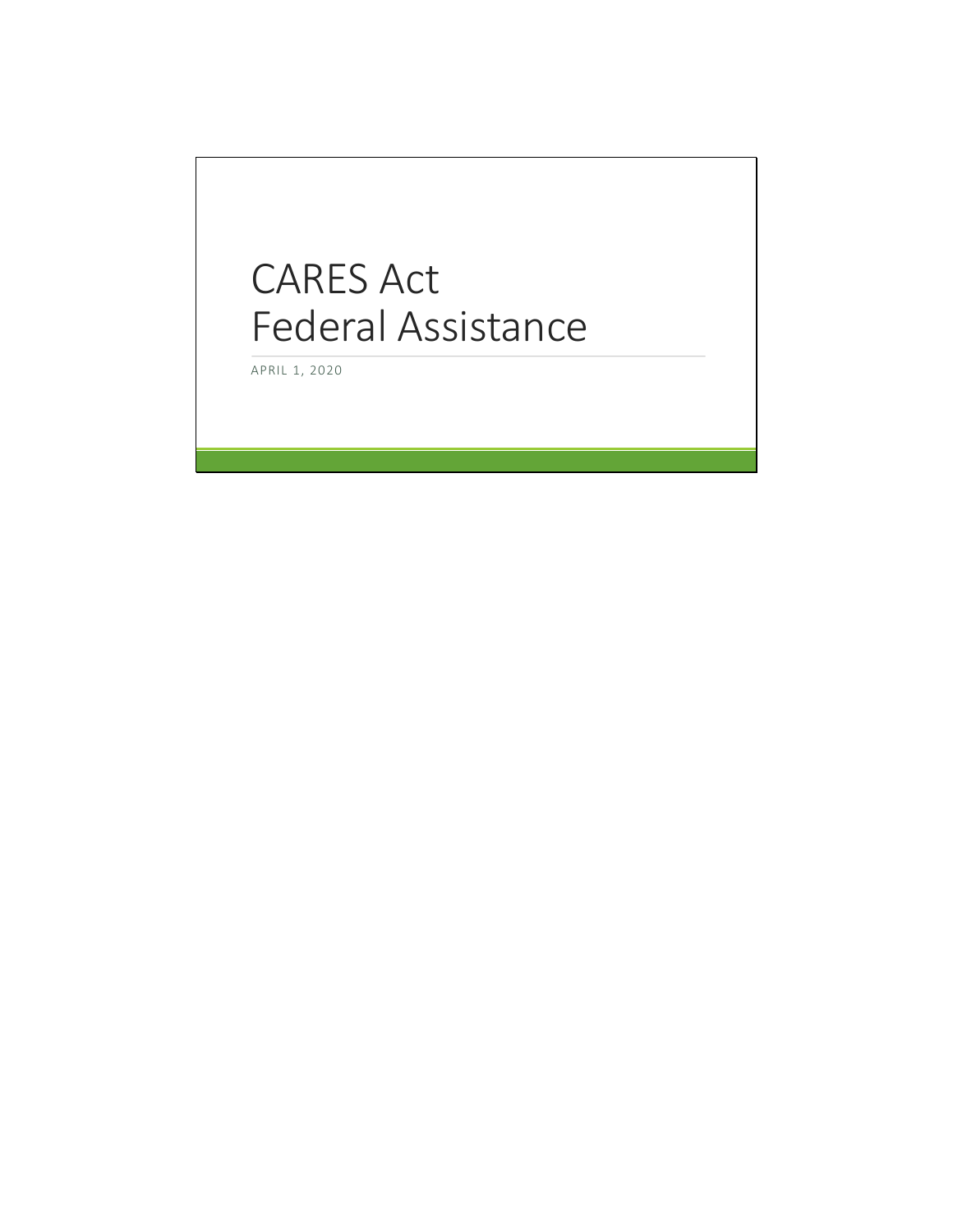

# Welcome from Mayor Debbie Kling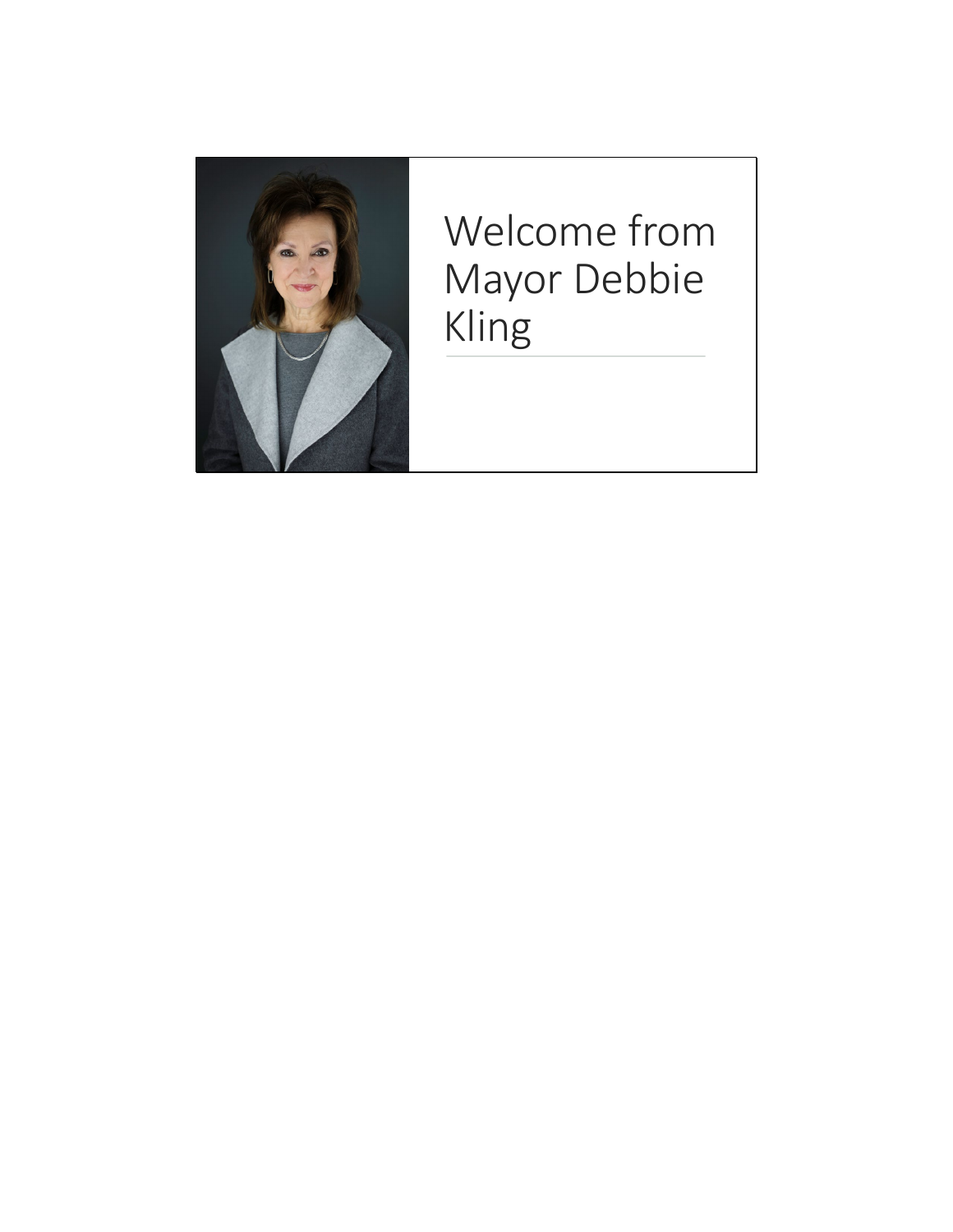## Business Frequently Asked Questions

**Note: This is still a fluid and evolving situation. The information provided today is as of today.** 

Follow general breaking information on the news or here: https://covid19relief.sba.gov/#/

Breaking news on unemployment information in Idaho will be relayed through our Governor and translated here:

https://idahoatwork.com/2020/03/18/faqs-about-unemployment- insurance-and-covid-19/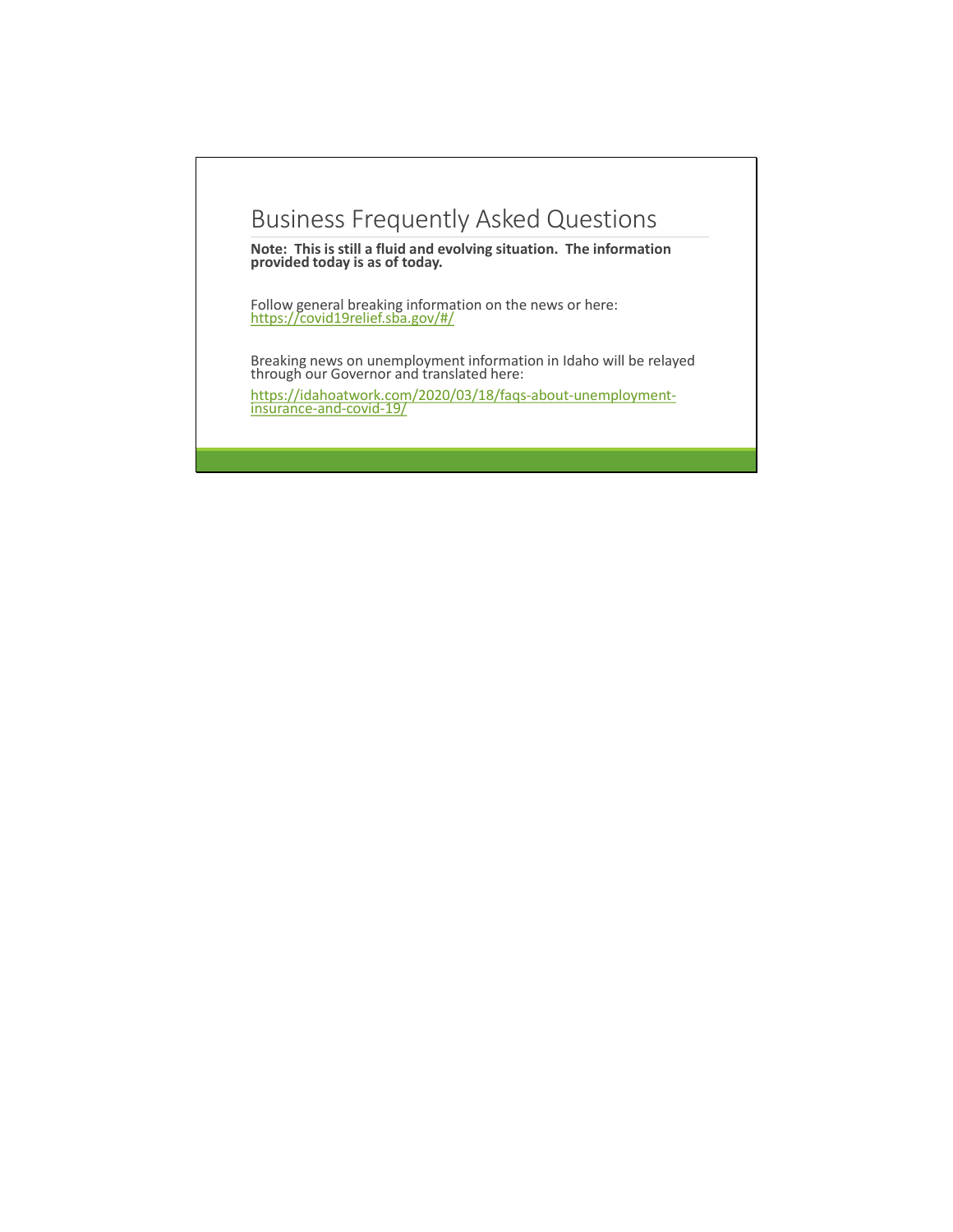# Pandemic Unemployment Assistance



JAMIE CHAPMAN, WORKFORCE DEVELOPMENT & HR DIRECTOR, CITY OF NAMPA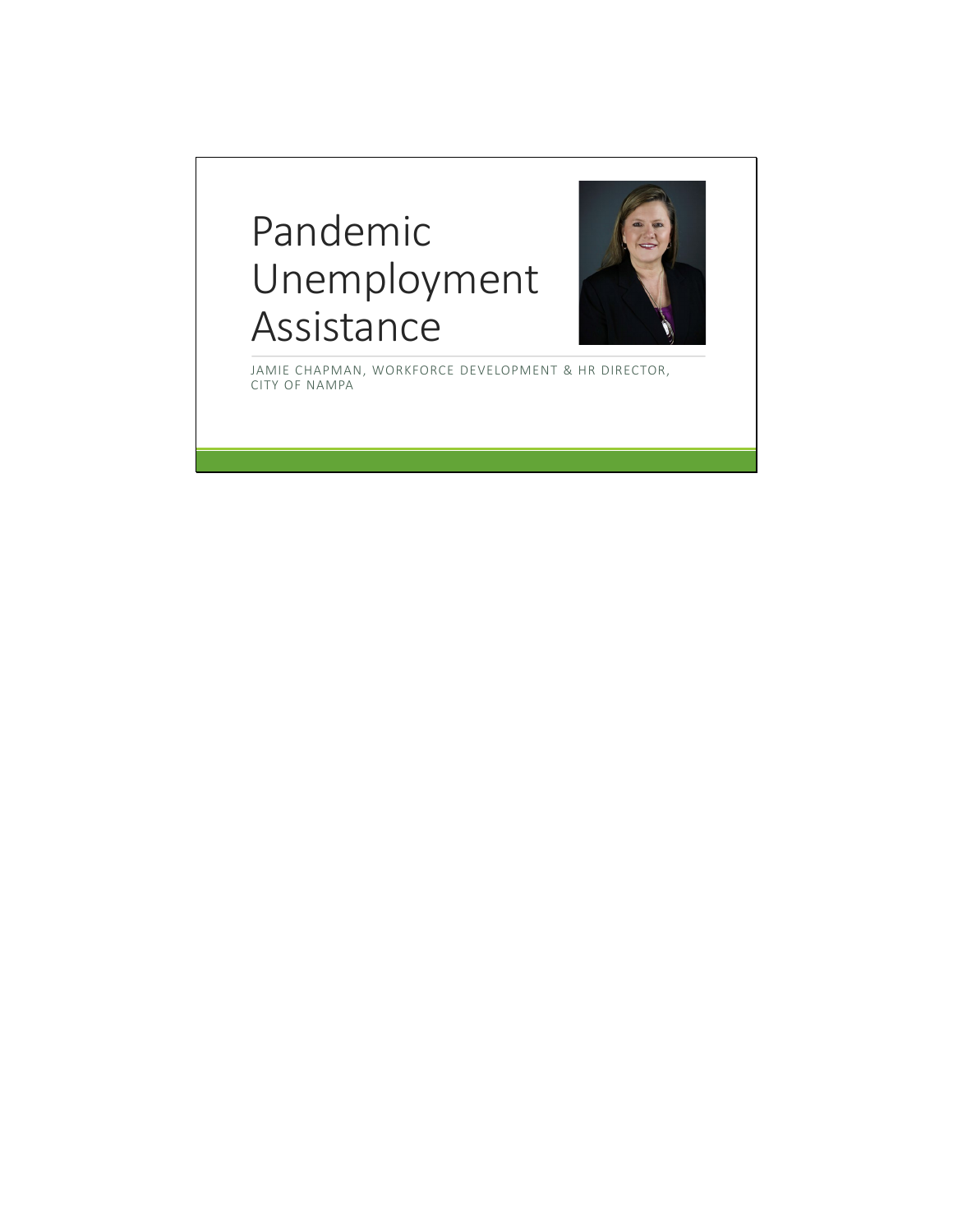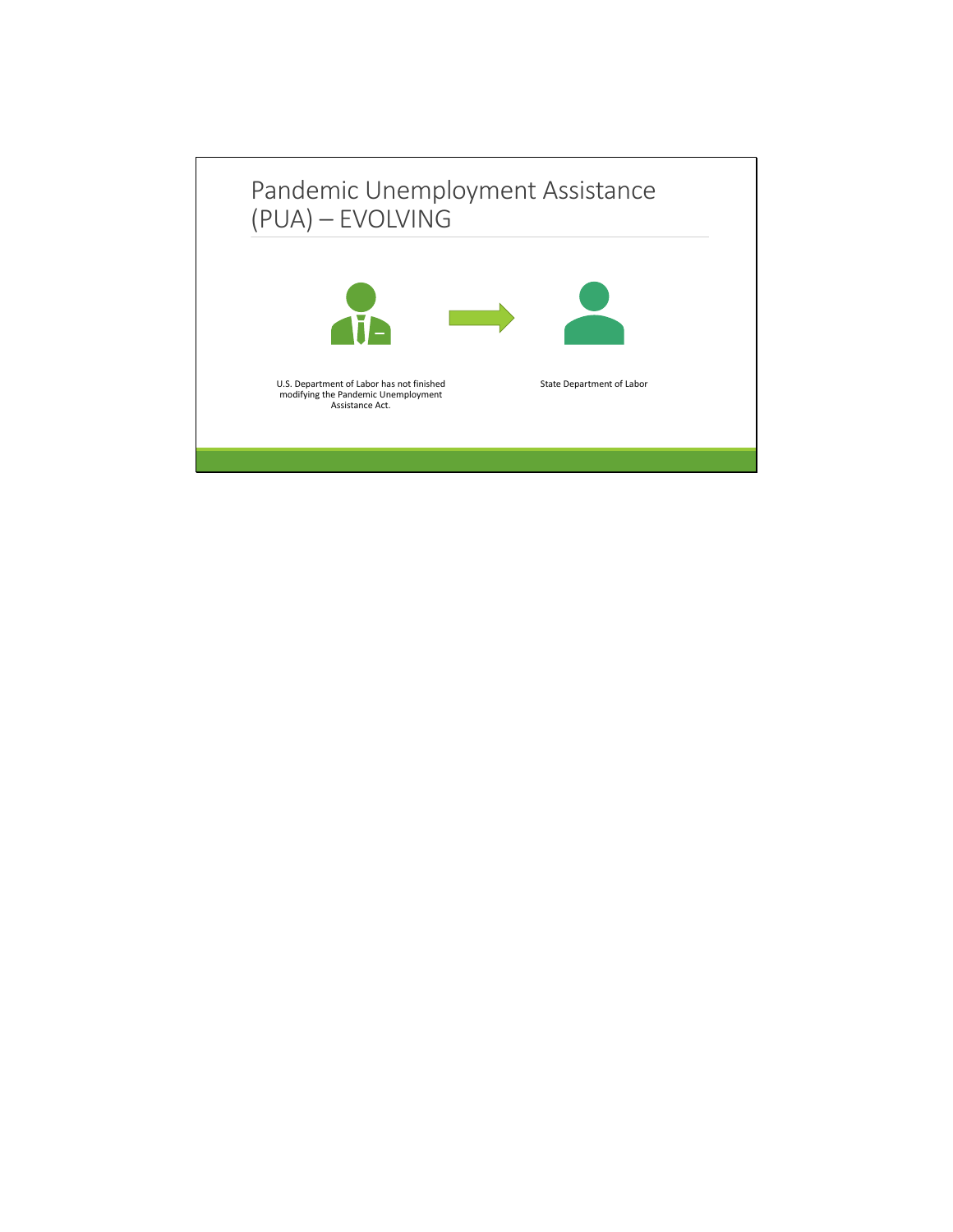

Part time and temps also included.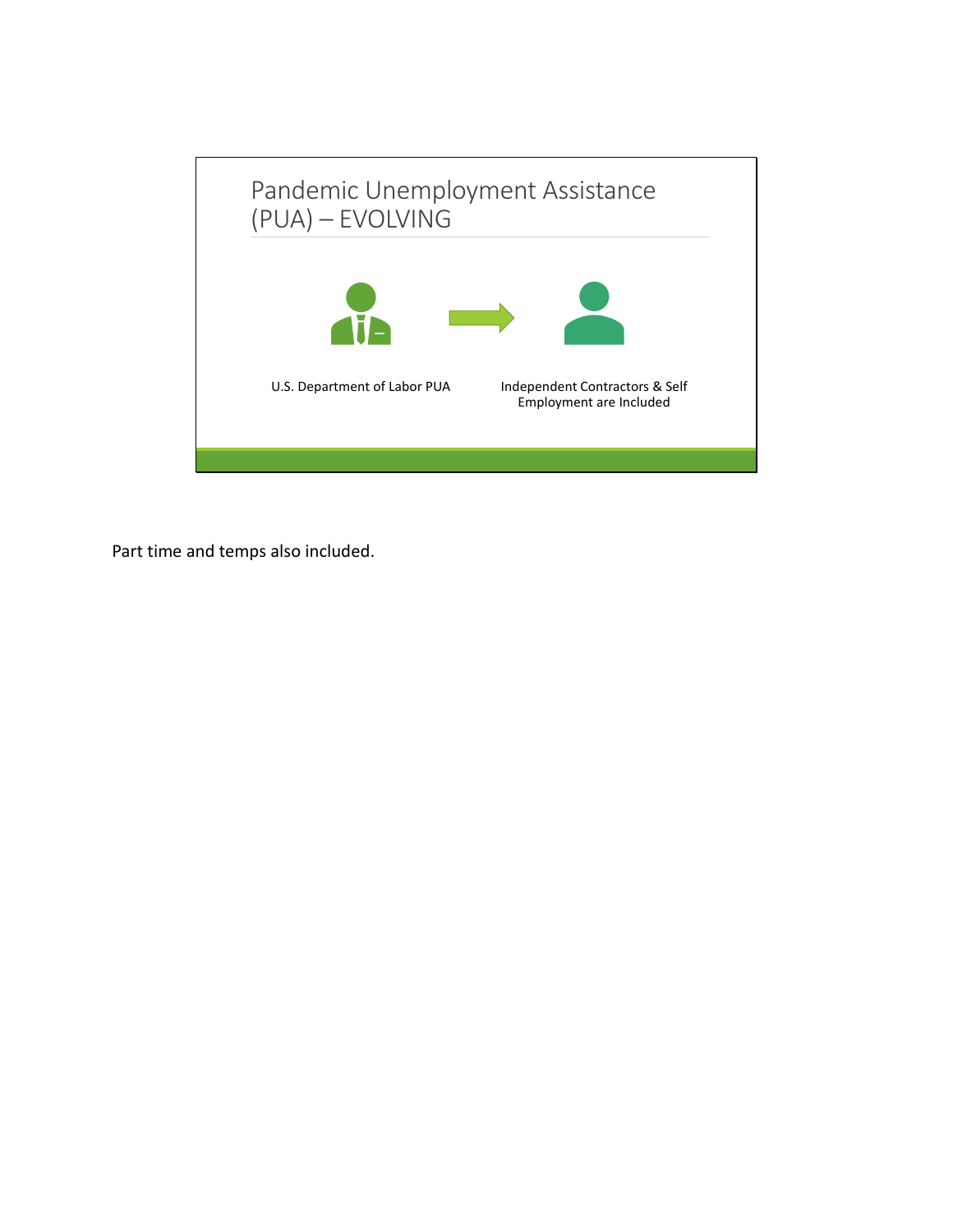## Pandemic Unemployment Assistance (PUA) – EVOLVING

Additional Information

- Five previous quarter eligibility requirement under review for removal
- Waiting week has been waived
- \$448.00 weekly maximum amount for those eligible is being increased an additional \$600.00, depending on what current weekly wage
- People who had exhausted previous eligibility may be eligible for an expanded benefit under the PUA

Part time and temps also included.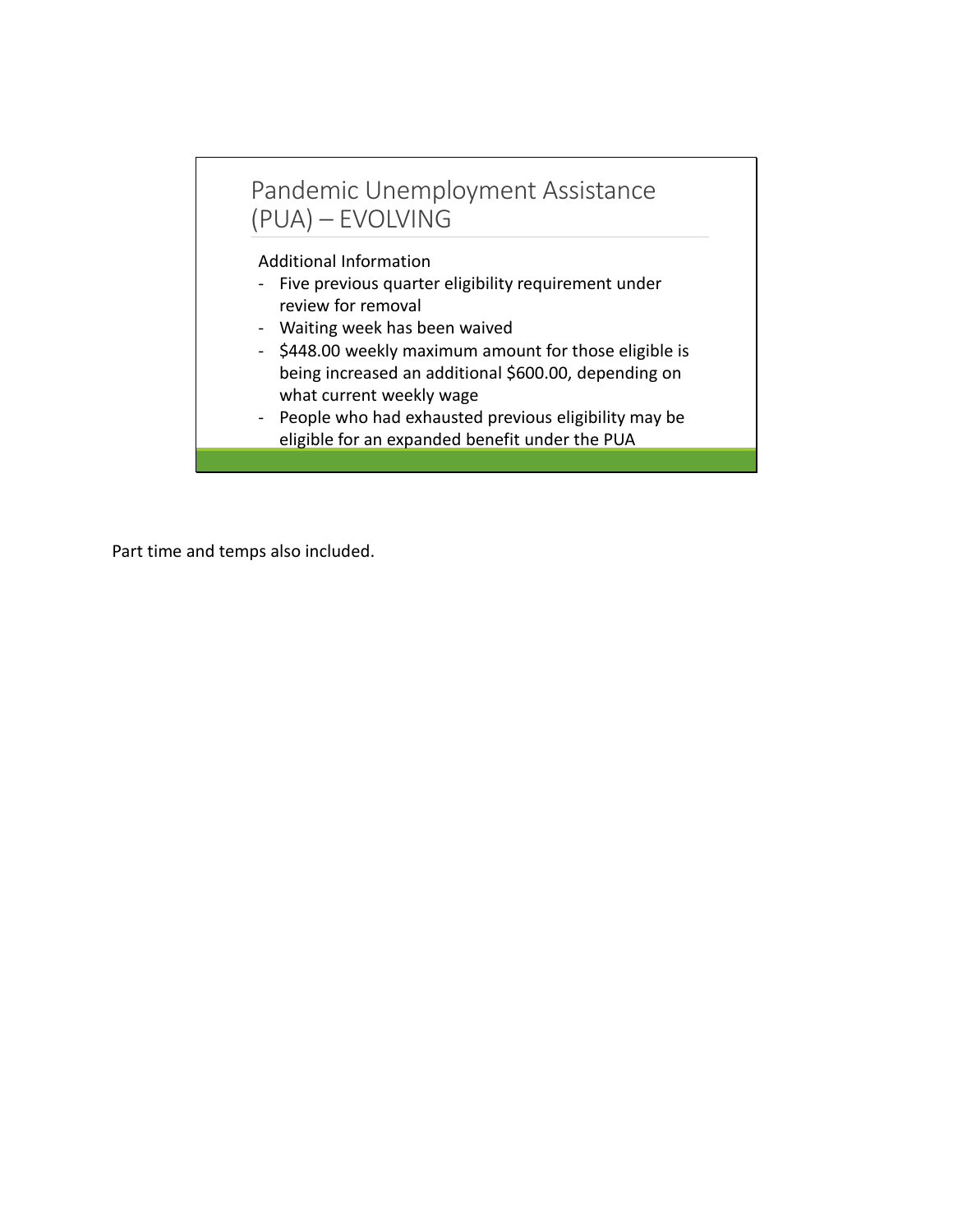## Pandemic Unemployment Assistance (PUA) – EVOLVING

#### Continued

- Watch news for updates from our State House
- DOL is not available for assistance until they have clarity from the Federal Government – U.S. DOL
- Don't rely on private groups to inform you. This is an evolving situation.
- Use the links we recommended for updates.

Part time and temps also included.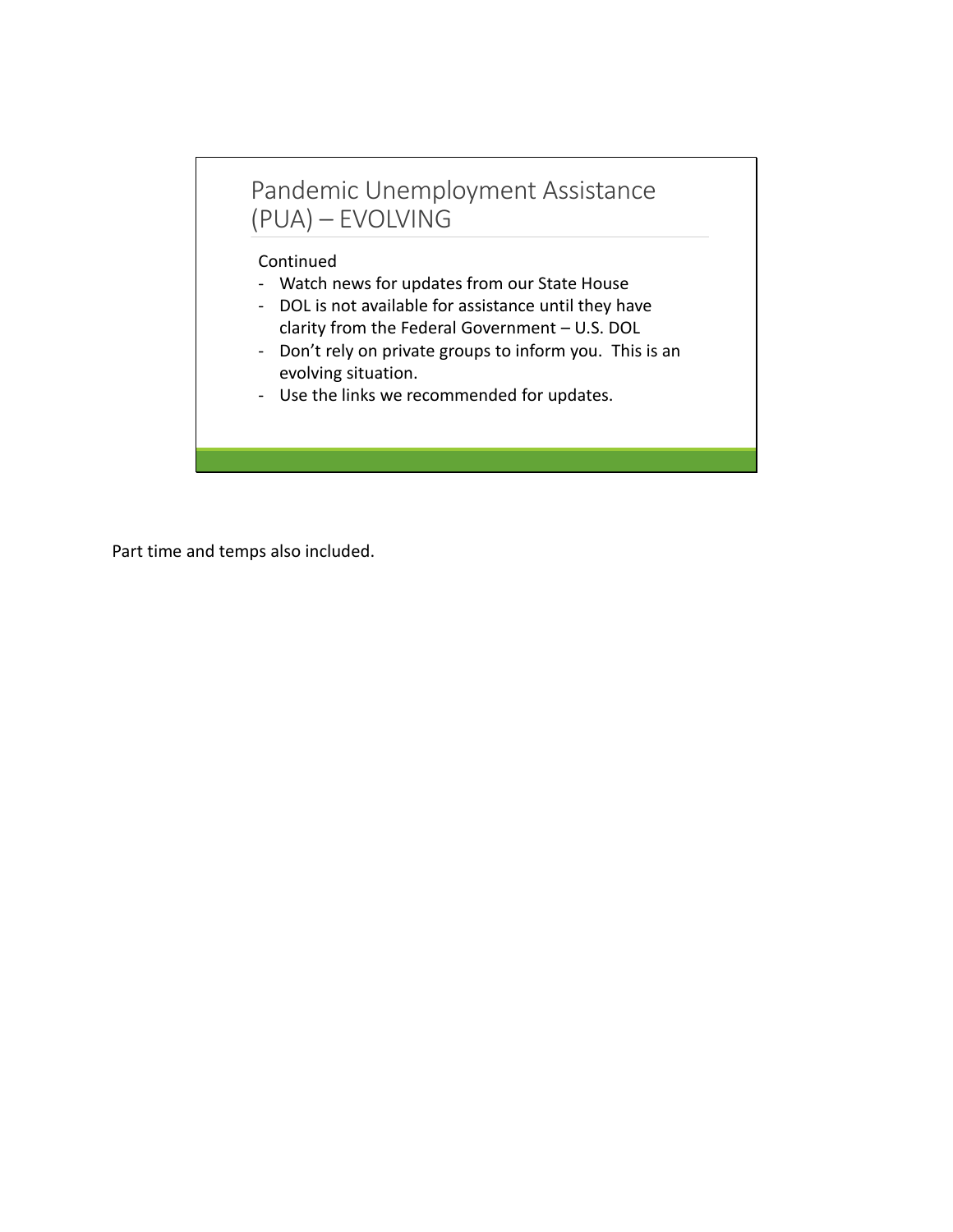# Other Assistance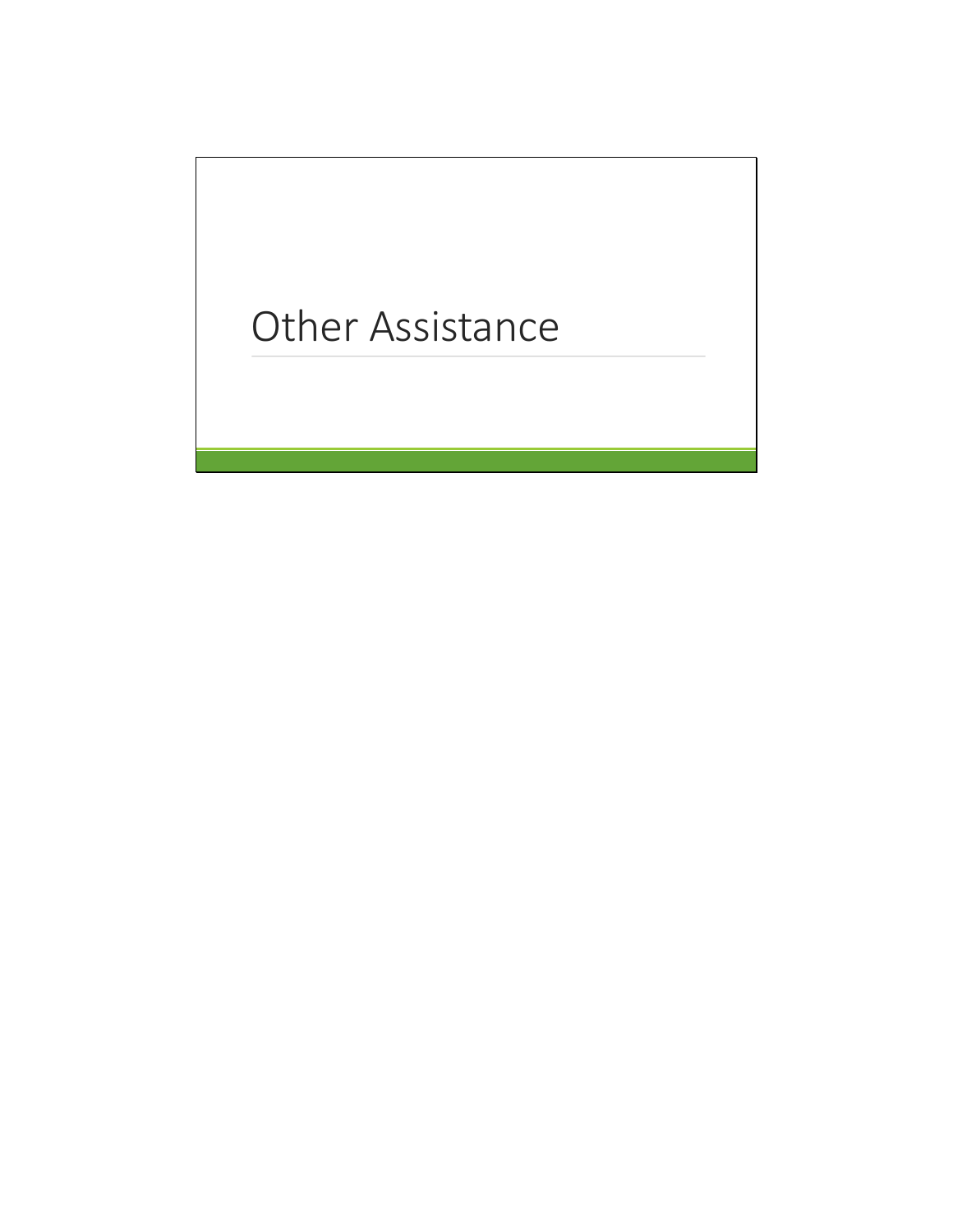# SBA Resources for Small Business



BETH INECK ECONOMIC DEVELOPMENT DIRECTOR, CITY OF NAMPA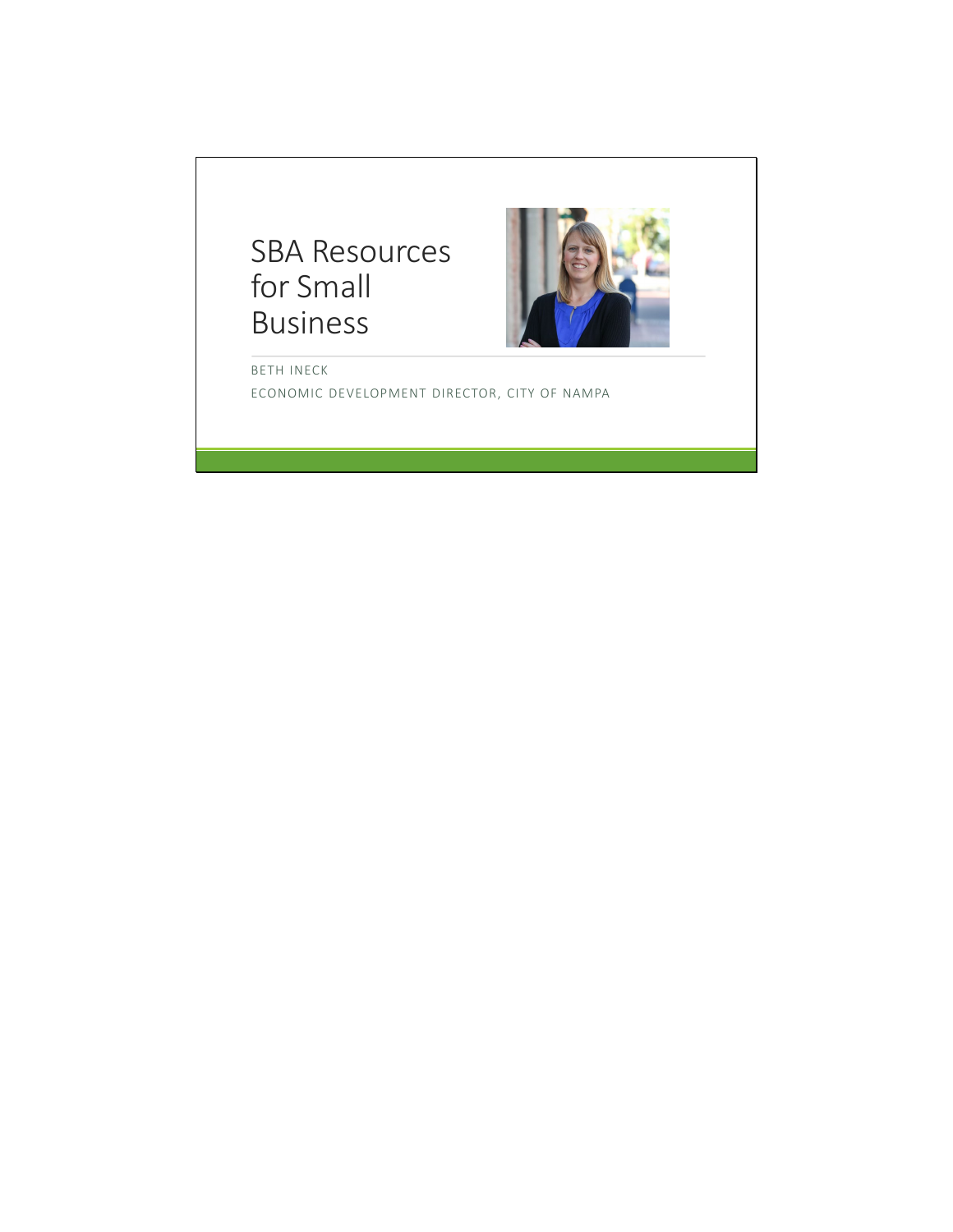# Paycheck Protection Program

Intended to help employers maintain payroll during this emergency.

Loan forgiveness of up to 8 weeks of payroll based on employee retention and salary levels.

No SBA fees, and at least six months of deferral with maximum deferrals of up to a year.

 $\triangleright$  Small businesses and other eligible entities will be able to apply if they were harmed by COVID-19 between February 15, 2020 and June 30, 2020.

Retroactive to February 25, 2020, in order to help bring workers who may have already been laid off back onto payrolls. Loans available through June 30, 2020.

Eligible businesses must have been in business on by February 15, 2020 Eligible for 501( c) 3, c 19, veteran organizations. Must have fewer than 500 employees Does include contractors, sole proprietors, and self-employed. Affiliation rules are waived for franchises.

Loan period available from 2/25/20 – 6/30/20

Generally loan amount will be equal to 250% of 8 weeks of payroll expense. For example if your payroll cost is \$100,000/month would receive loan value of \$250,000.

If you were in business February 15, 2019 – June 30, 2019: Your max loan is equal to 250 percent of your average monthly payroll costs during that time period. If your business employs seasonal workers, you can opt to choose March 1, 2019 as your time period start date.

• If you were not in business between February 15, 2019 – June 30, 2019: Your max loan is equal to 250 percent of your average monthly payroll costs between January 1, 2020 and February 29, 2020.

**Re-Hir**e – If you have laid off employees already, you have until June 30,2020 to restore your full-time employment and salary levels for any changes made between Feb. 15, 2020 and April 26, 2020.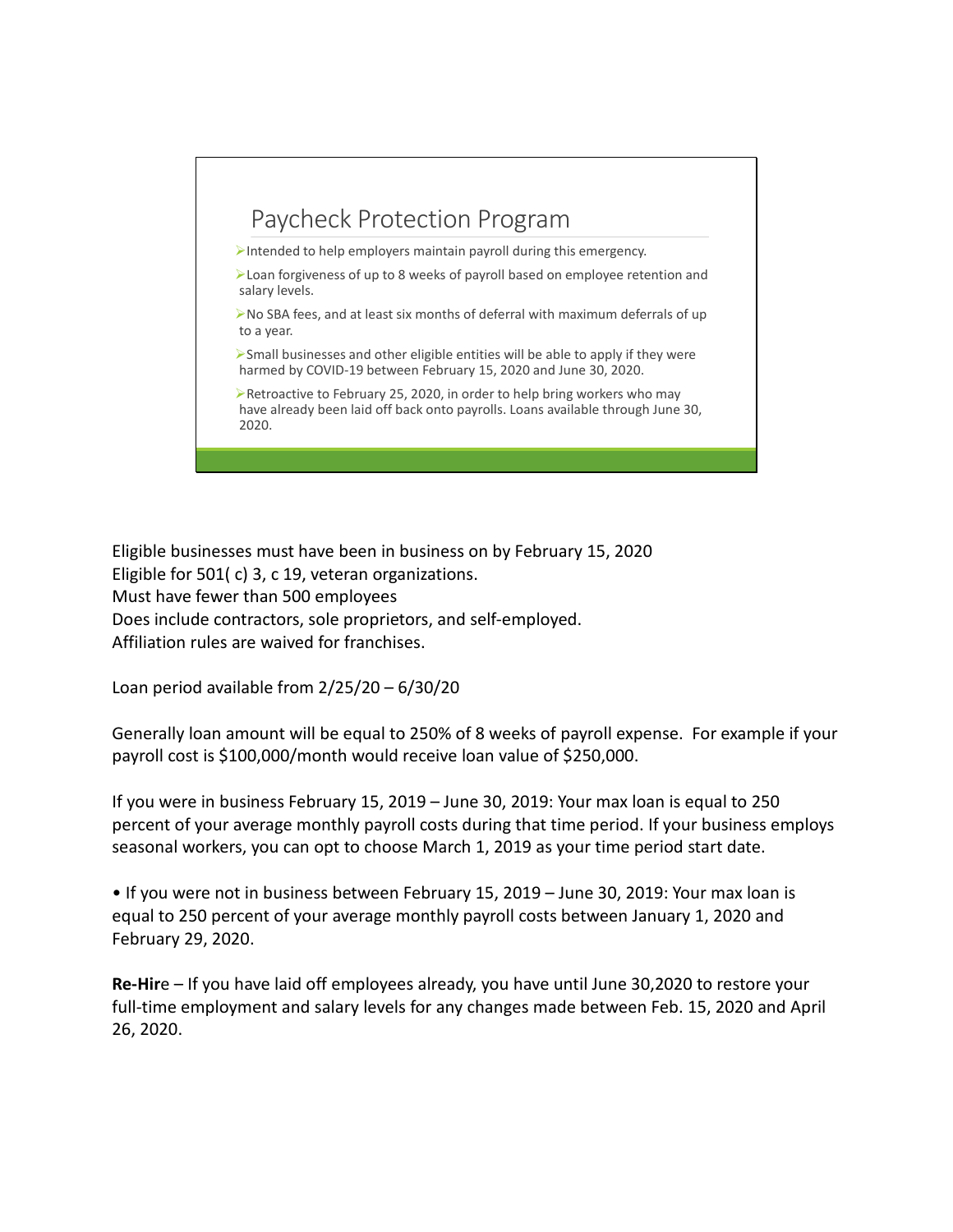Prioritization for minority and women owned businesses, businesses that have operated less than two years. Lenders have an incentive from SBA to process smaller loans in order to target capital towards smaller businesses.

Application process is through your local SBA Lenders that already process 7 a loans.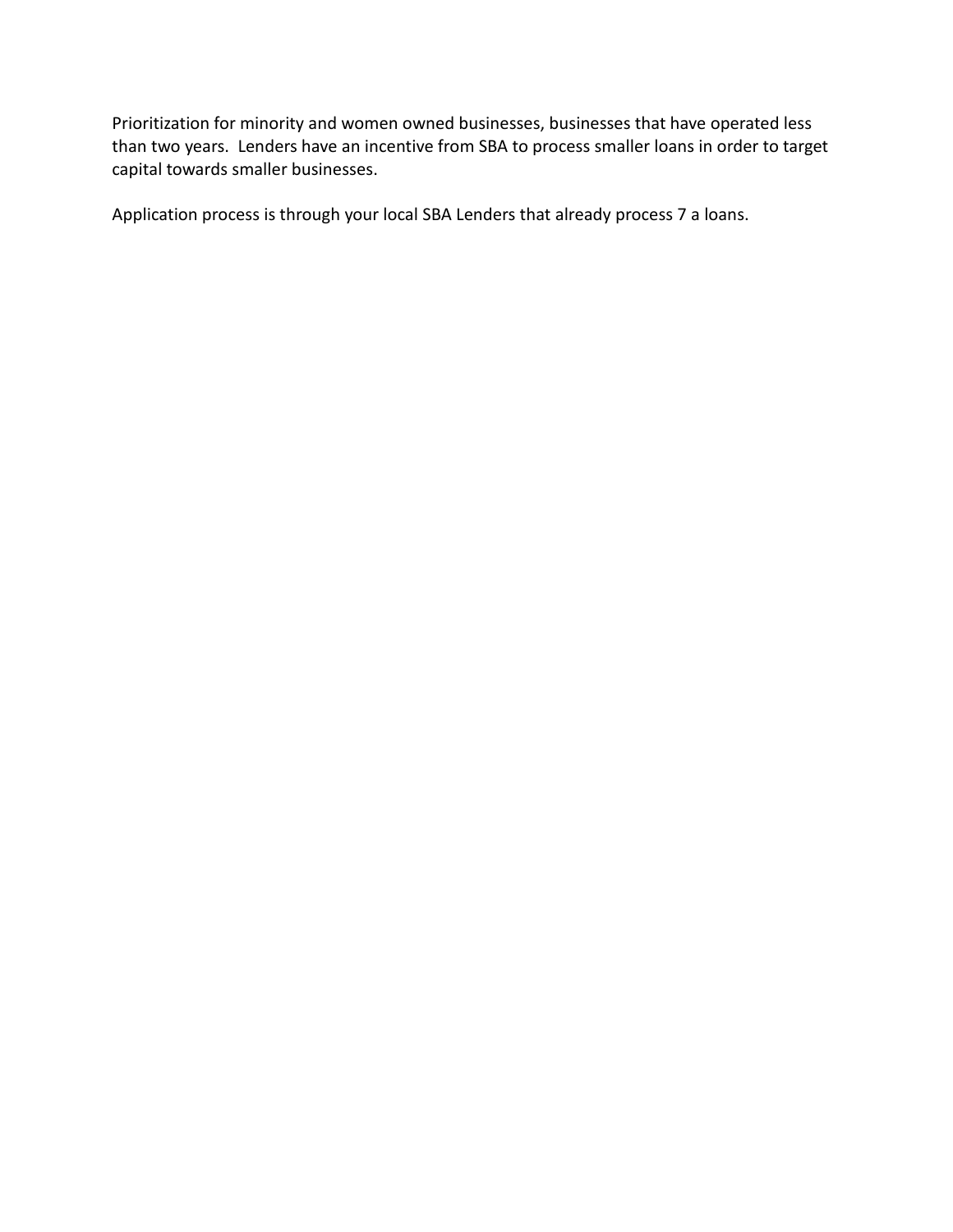

Costs not eligible: Employee/owner compensation over \$100,000 • Taxes imposed or withheld under chapters 21, 22, and 24 of the IRS code • Compensation of employees whose principal place of residence is outside of the U.S. • Qualified sick and family leave for which a credit is allowed under sections 7001 and 7003 of the Families First Coronavirus Response Act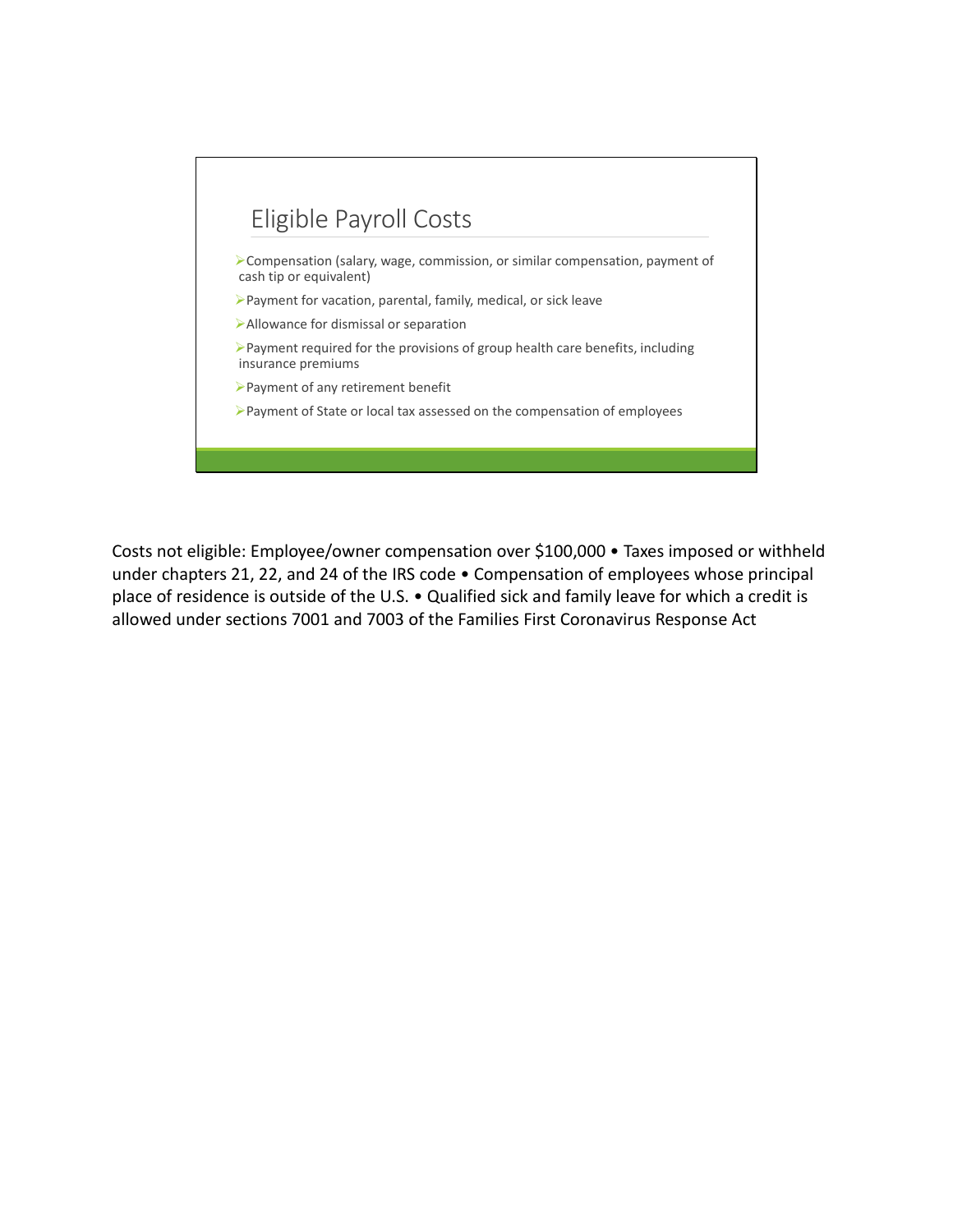

You must apply through your lender for forgiveness on your loan. In this application, you must include: • Documentation verifying the number of employees on payroll and pay rates, including IRS payroll tax filings and State income, payroll and unemployment insurance filings. • Documentation verifying payments on covered mortgage obligations, lease obligations, and utilities. • Certification from a representative of your business or organization that is authorized to certify that the documentation provided is true and that the amount that is being forgiven was used in accordance with the program's guidelines for use

Original legislation was: For non-forgivable portion: converts to 10 year loan with maximum interest rate of 4%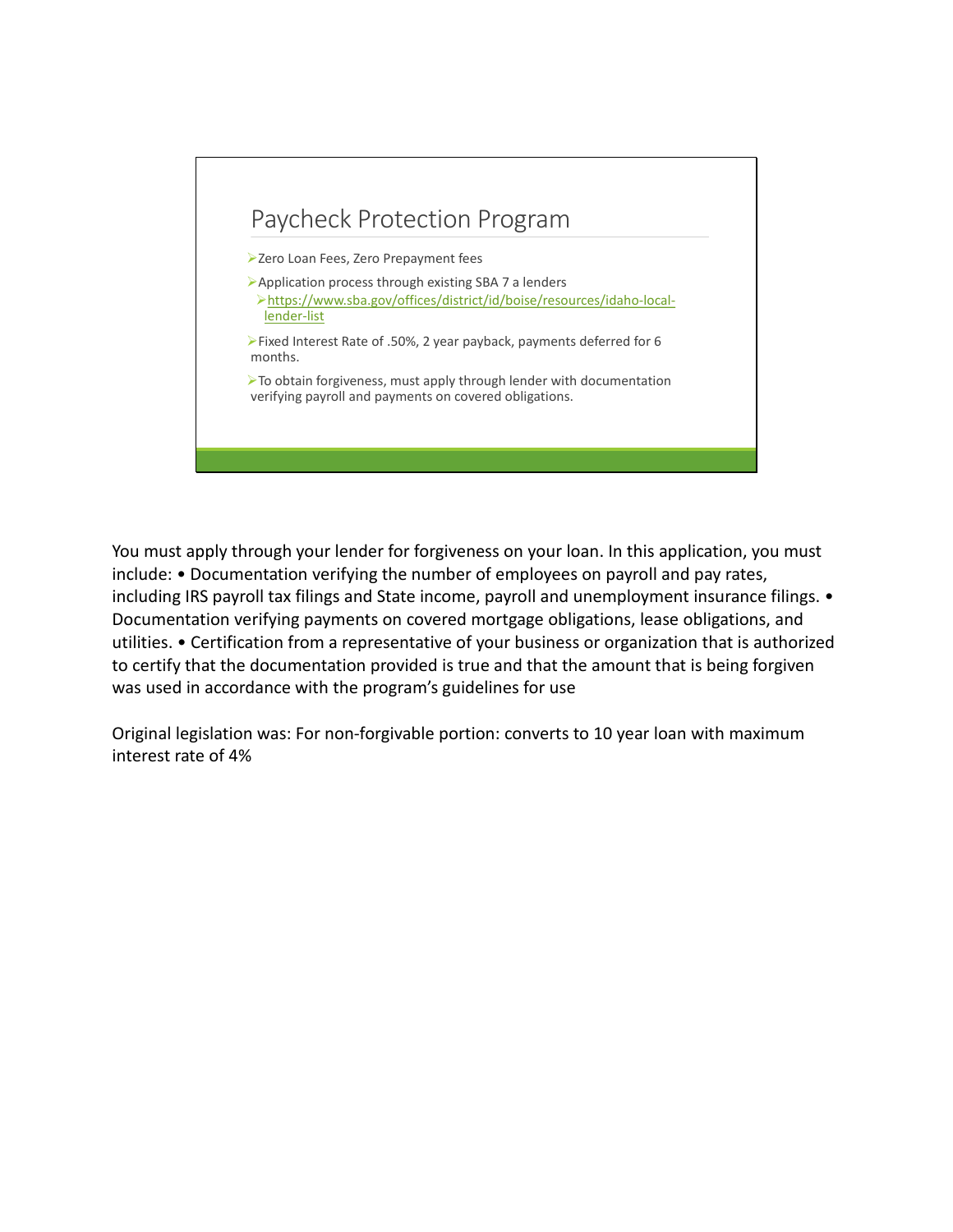#### Application Process – Initial Application on Website

Application process is anticipated to begin **April 3rd** for small businesses and sole proprietors.

- Interest rate of 0.5%, Maturity of 2 years
- First payment deferred for six months
- 100% guarantee by SBA
- No collateral
- No personal guarantees
- No borrower or lender fees payable to SBA

Applications for independent contractors and self employed individuals anticipated to begin **April 10, 2020**.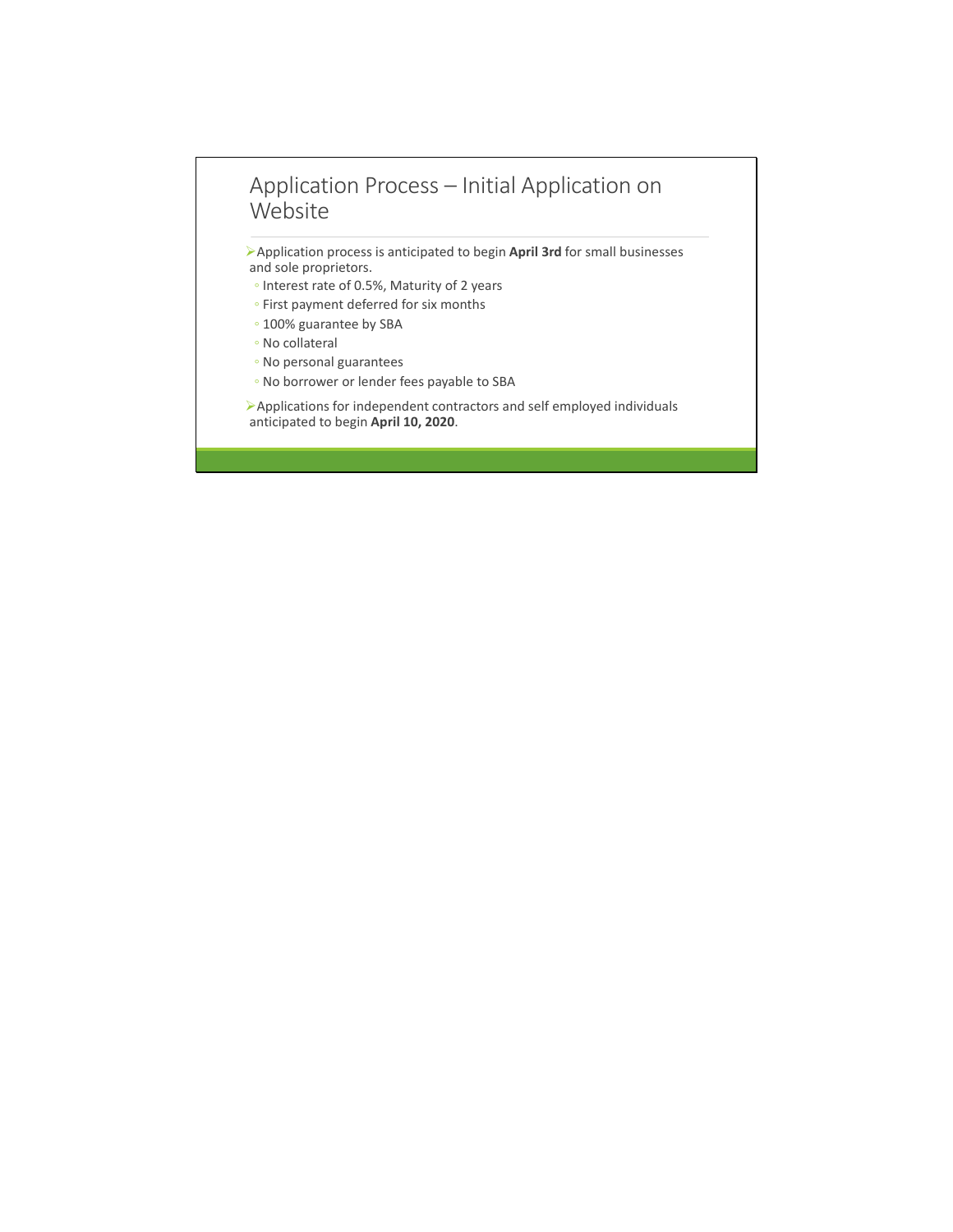## Emergency Injury Disaster Loan (EIDL) & Emergency Economic Injury Grants

These grants provide an emergency advance of up to \$10,000 to small businesses and private non-profits harmed by COVID-19 within three days of applying for an SBA Economic Injury Disaster Loan (EIDL).

 $\triangleright$  To access the advance, you first apply for an EIDL and then request the advance.

The advance does not need to be repaid and may be used to keep employees on payroll, to pay for sick leave, meet increased production costs due to supply chain disruptions, or pay business obligations, including debts, rent and mortgage payments

Eligible businesses include: cooperatives, ESOP's, individual contractors, sole proprietors and non-profits – 501 c 6 are also eligible

- Less than 500 employees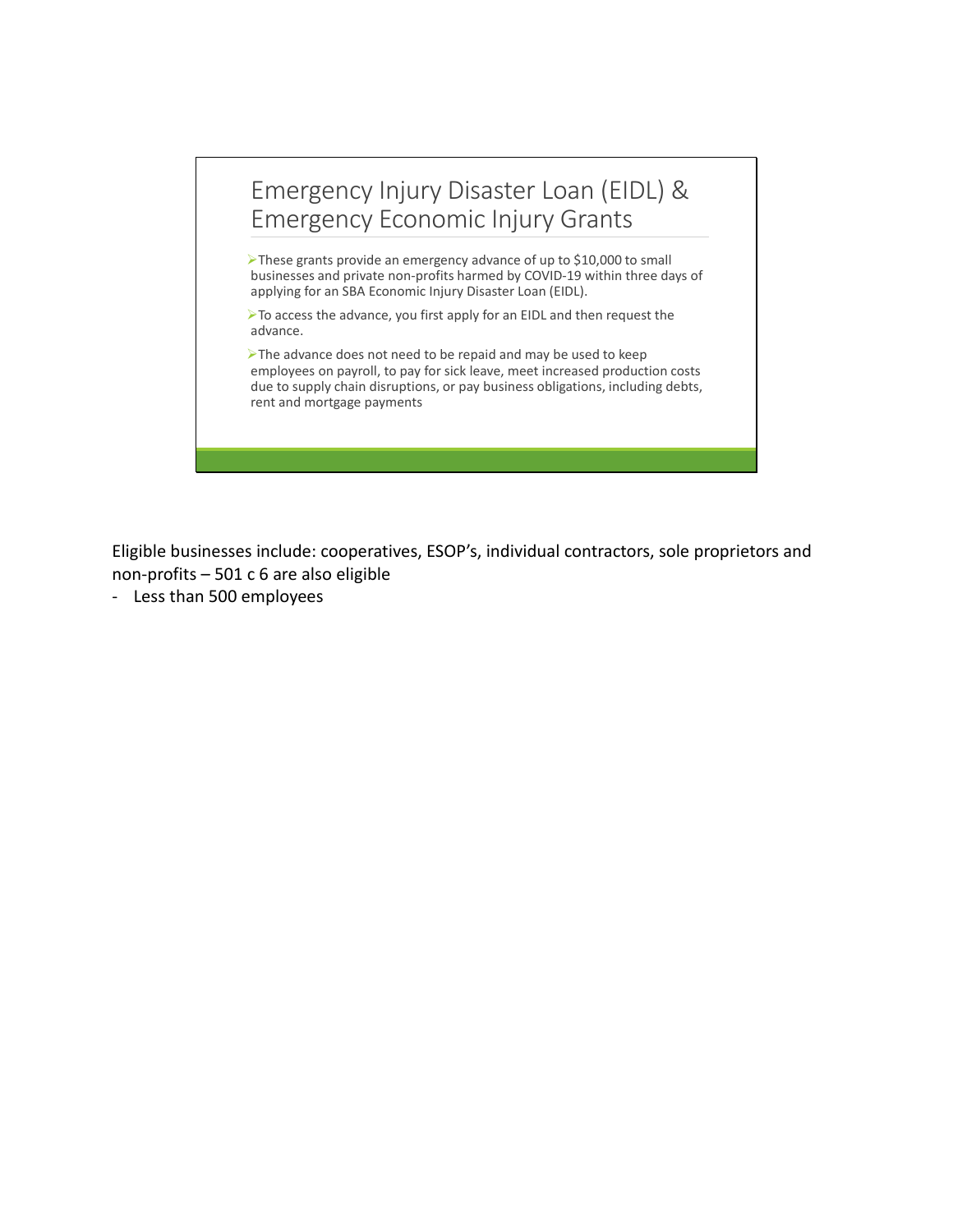# Emergency Grant

Must apply through SBA - https://www.sba.gov/funding-programs/disasterassistance

- $\blacktriangleright$  In operation by 1/31/2020
- Grants available from January 31, 2020 December 31, 2020 Available retroactive if previously applied for EIDL
- Application process estimated at 2 hours.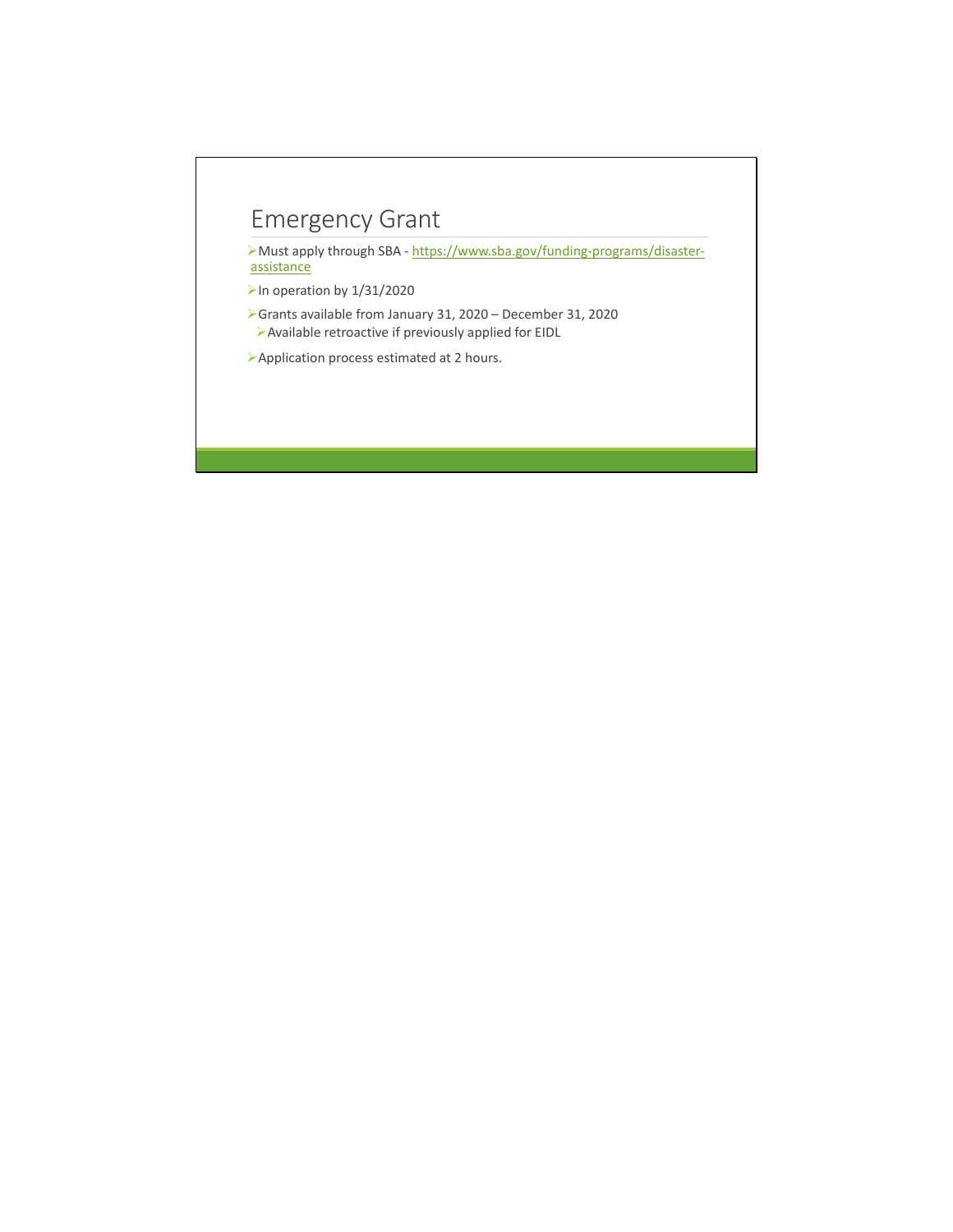## Small Business Debt Relief Program

Applicable to any new or existing SBA non-disaster loans – 504, 7a and microloans

SBA will cover all loan payments on these SBA loans, including principal, interest, and fees, for six months.

Relief will also be available to new borrowers who take out loans within six months of March 27, 2020

- Payments covered as a grant.
- Work through your current lender.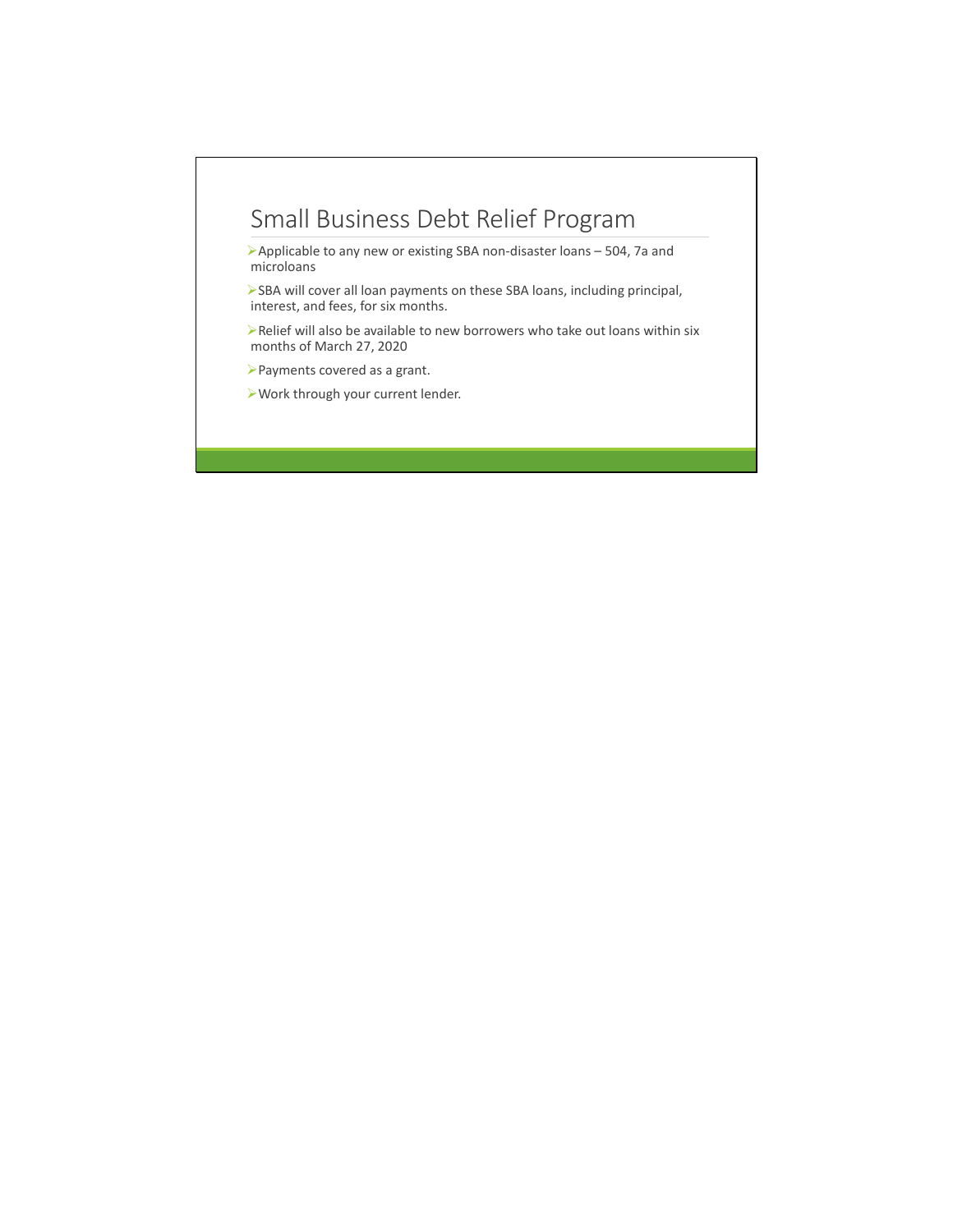# SBA 7(a) Loans

Funding for borrowers who lack credit elsewhere and need access to versatile financing for working capital and to purchase an existing business, refinance current business debt, or purchase furniture, fixtures and supplies.

Work through existing lenders approved by SBA.

Provide up to \$5 Million for 25 year with variable interest depending on size of the loan.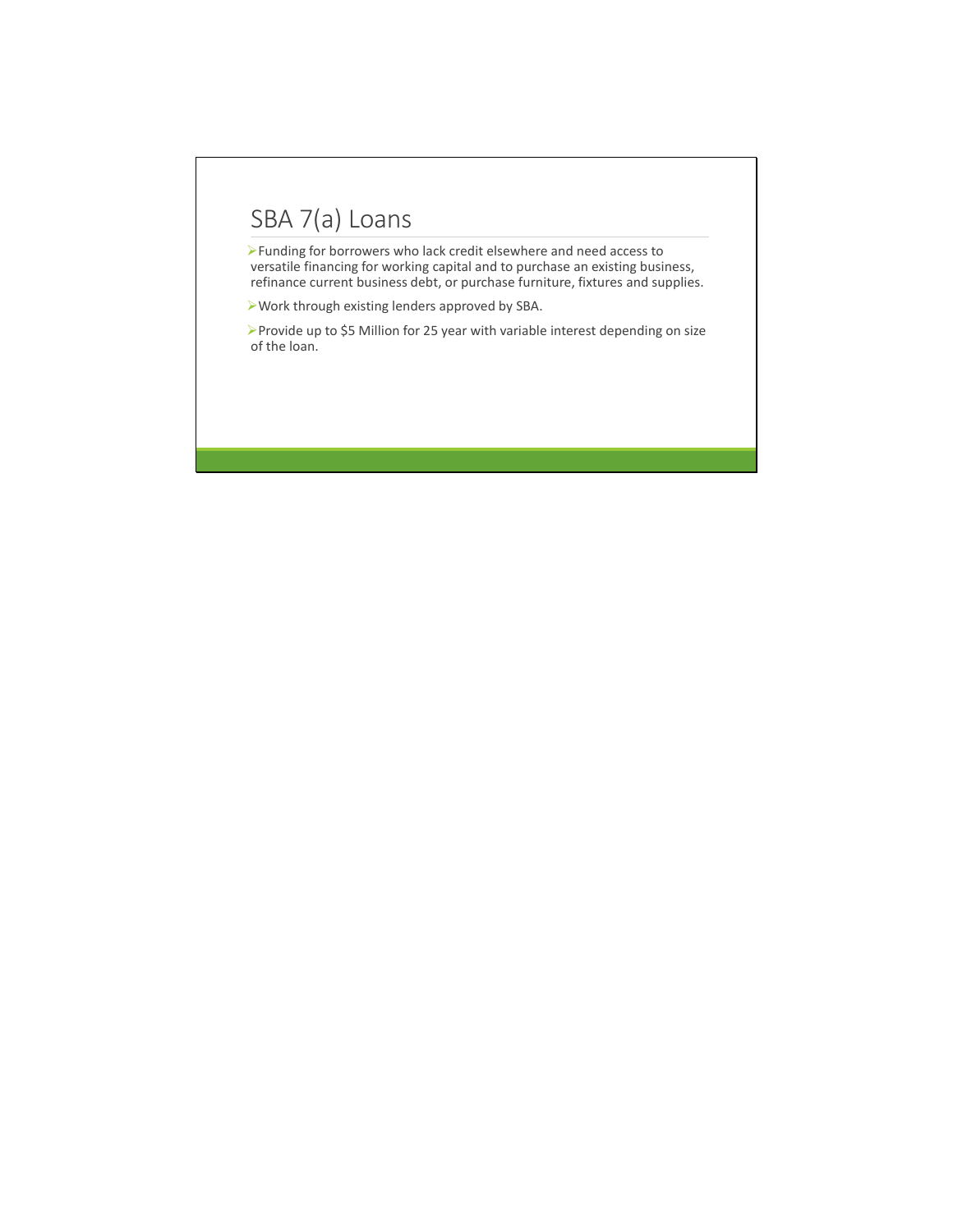# How do these programs work together?

Emergency Economic Injury Grant and Economic Injury Disaster Loan (EIDL) recipients and those who receive loan payment relief through the Small Business Debt Relief Program may apply for and take out a PPP loan as long as there is no duplication in the uses of funds.

An employer can not take both the PPP and the Tax Credit for Employee Retention Credit.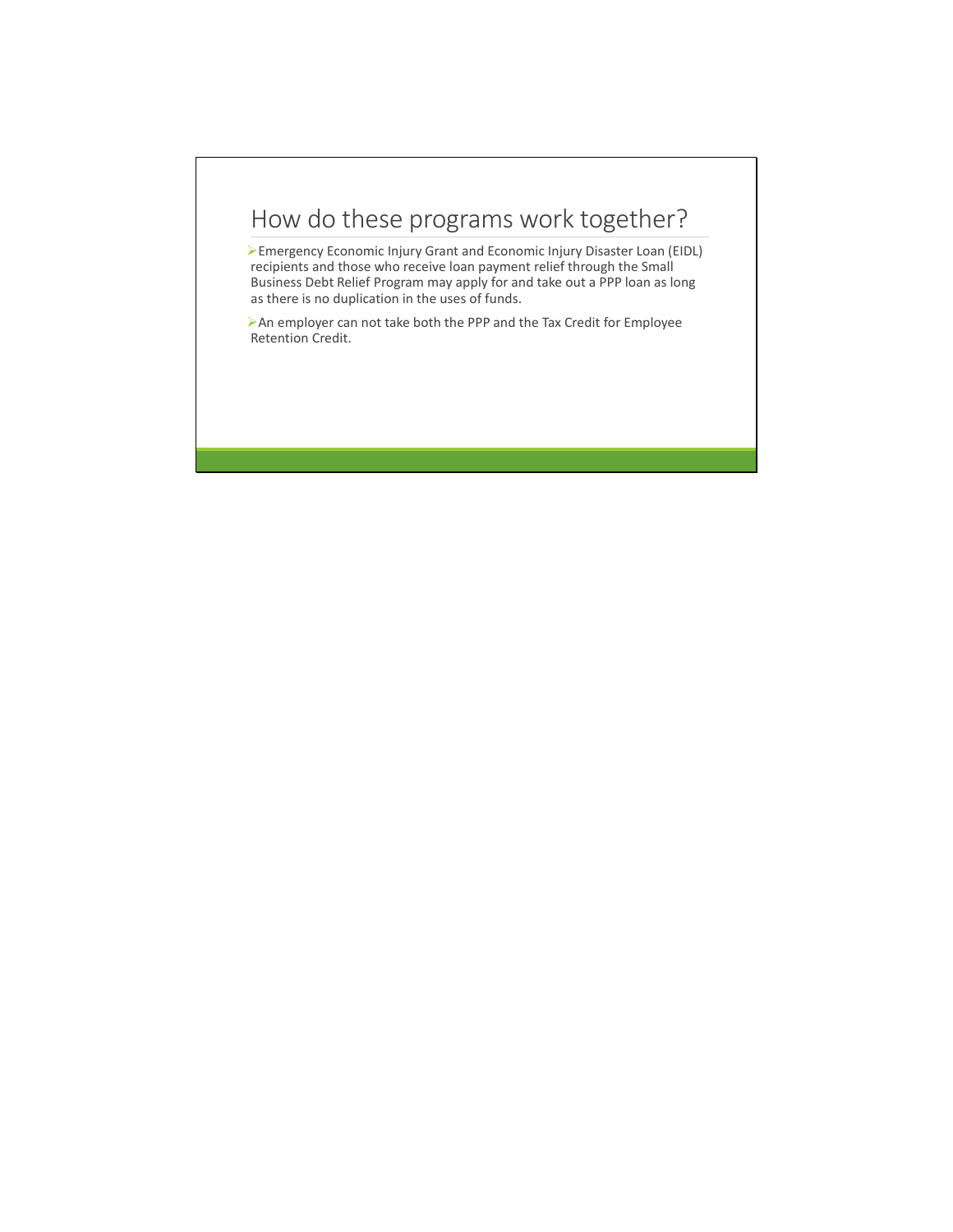# Buyer Beware

Note about fraud:

Be sure you are using trusted websites, for information make sure they are .gov based

Work directly with an SBA Lender.

There are no fees affiliated with these programs for the business.